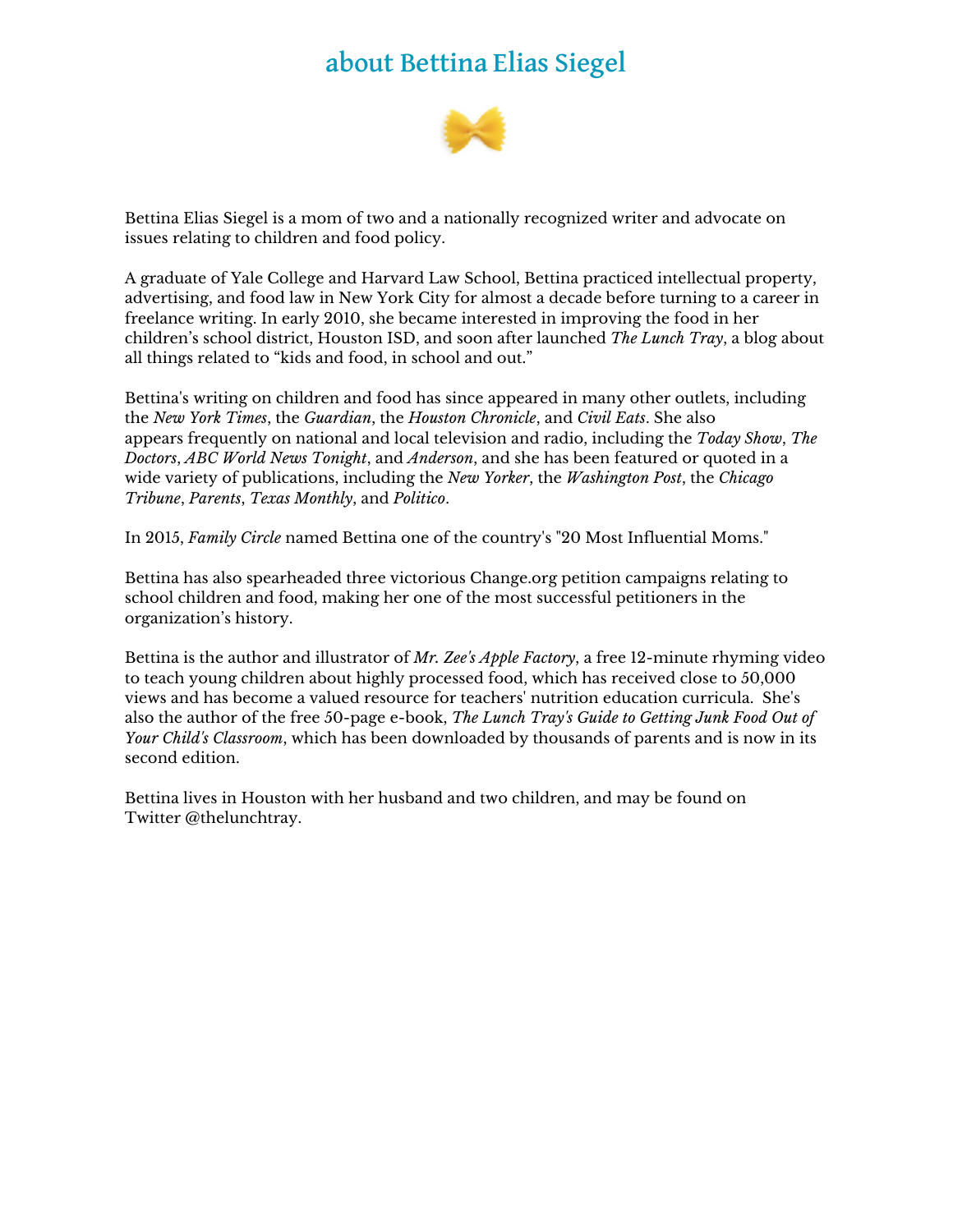## author Q&A: KID FOOD

reprinted from the Oxford University Press blog



Bettina Elias Siegel never expected to become a children's food advocate. But when this former lawyer became a mom of two children, she began to see our society's food environment through a different and troubling lens.

Even as she struggled to feed her (sometimes "picky") kids healthfully at home, they seemed to be glutted with junk food in so many other aspects of their daily lives: highly processed school lunches, classroom candy rewards, PTA donut fundraisers, and morning soccer snacks consisting of fried chips and Gatorade.

So in 2010, Siegel launched *The Lunch Tray* blog, both to share these concerns with other parents and to discuss her own efforts to improve the school food in her children's district.In the intervening decade, *The Lunch Tray* has become a highly respected source of news and commentary about children and food policy, and Siegel has become nationally known as an outspoken advocate for improving our children's food environment, particularly on school campuses. Her forthcoming book, *Kid Food: The Challenge of Feeding Children in a Highly Processed World*, will be published by Oxford University Press on November 1st.

### Q: **You tend to be most associated with school food reform, but Kid Food has a broader scope. Can you give us a sense of the other topics you explore in the book?**

A: I do tend to write a lot about school food on my blog, but only one chapter in *Kid Food* is devoted to school meals. That's because I wanted to take a more sweeping look at how we feed kids in America—in schools, in restaurants, in their daily activities, and even in our own homes. I also wanted to generally explore this artificial construct of "kid food" in our society—how did we get here, and how might we improve the unhealthy food that's now offered to our kids in so many contexts?

### **Q: How did your own experiences as a mother inform your writing of the book?**

A: One thing I learned first-hand is that some children can be quite resistant to eating healthier food, and that came as a real shock for me as a parent. Both my husband and I are relatively healthy eaters, and I just never expected to have kids who might routinely spurn fruits and vegetables! So I especially wanted to drill down on that issue in *Kid Food*, as much to satisfy my own curiosity as the reader's: Where does that resistance to healthy foods come from? Is it innate or learned? What mistakes do parents make that might compound the problem? And how does children's perceived "pickiness" fuel the whole notion of "kid food?"

. . . (continued on the next page)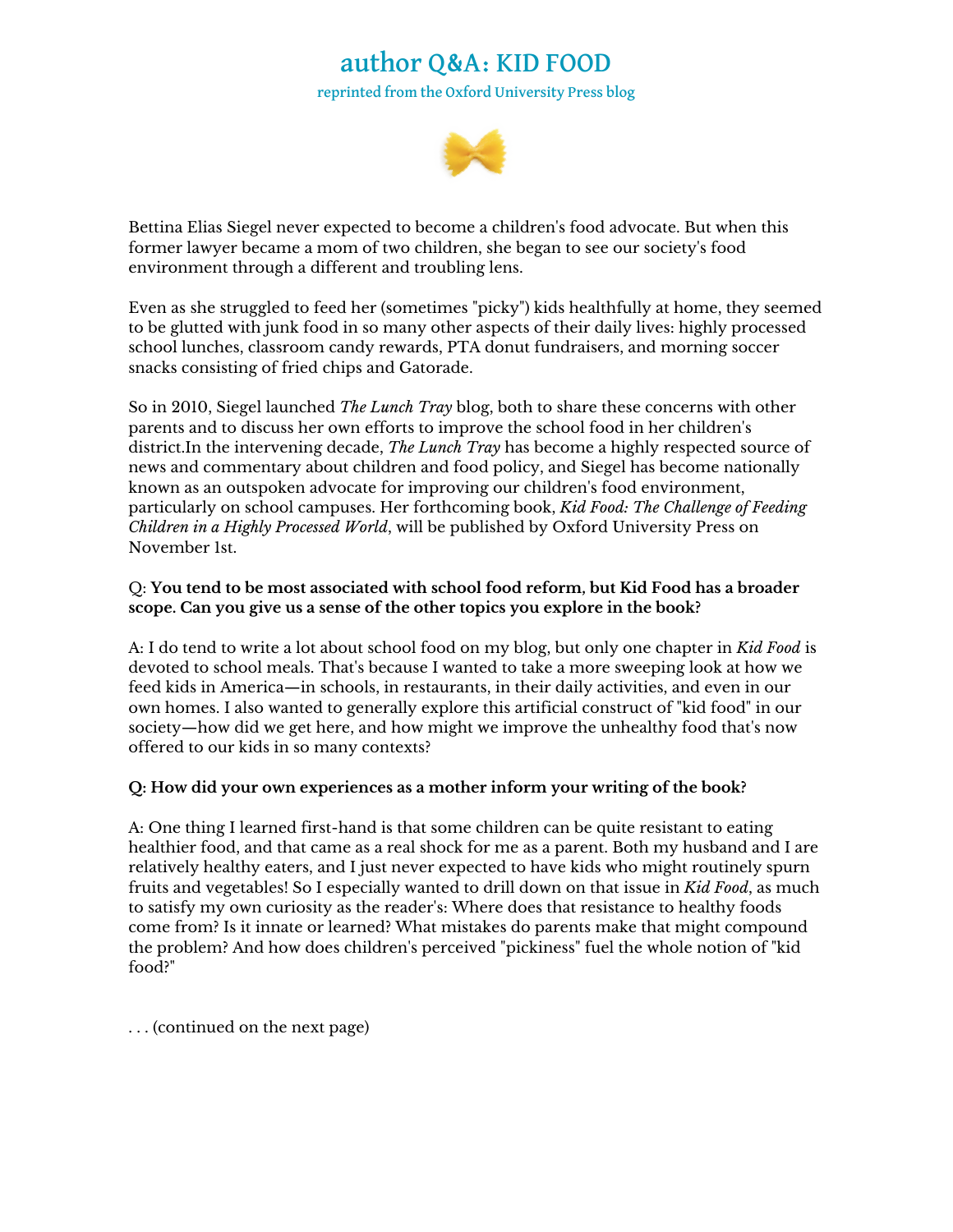### author Q&A: KID FOOD reprinted from the Oxford University Press blog



### **Q: What's one piece of advice you'd offer parents who are trying to improve their child's food environment?**

**A:** One of the chapters in *Kid Food* is devoted to showcasing effective parent advocates, and so many of them had the same advice. Whether it's asking your child's school to put an end to candy classroom rewards or trying to eliminate unhealthy snacks from your child's sports league, try not to go it alone. If you're the only one speaking up, it's unfortunately just too easy to be written off as "that parent." But if you have other parents by your side, or multiple names on a petition, or any other show of broader support, you'll instantly command more attention. And if you're attempting even more ambitious advocacy, such as improving your child's school meal program, you might even consider creating an official organization devoted to your cause.

### **Q: What was the most surprising thing you learned while researching and writing Kid Food?**

**A:** When I started writing the book, one of the first things I wanted to research was the history of the restaurant children's menu. As any parent can attest, today's kids are typically offered the same sorts of foods—breaded, fried, and cheesy items—at almost every restaurant, regardless of whether it's a fast food chain or a more upscale, independent establishment. So I was curious to know when children's menus first appeared in American restaurants and whether the foods offered back then were as relatively unhealthy as the items we see today. It would be a bit of a spoiler to share here what I learned—but let's just say, my findings were quite unexpected!

### **Q: What do you hope readers will take away from Kid Food?**

**A:** I wrote *Kid Food* with three goals in mind. First, I wanted to explain to readers exactly why our children's food environment is so unhealthy, looking at everything from the perverse incentives built into the National School Lunch Program to how the processed food industry both stokes and capitalizes on parents' worries about picky eating. I also take an unflinching look at how even well-meaning adults often exploit kids' love of junk food to achieve a variety of ends, such as covering school budget shortfalls, maintaining discipline, and even securing children's affection. Second, I wanted to empower parents to push back against these forces, so I offer readers 14 rules for effective face-to-face advocacy as well as advice on engaging in higher-level activism. But finally, I wanted readers to understand that there are limits to what we can do as individuals, so the book also discusses just a few fundamental shifts in national policy that could make a real difference for the health of America's kids.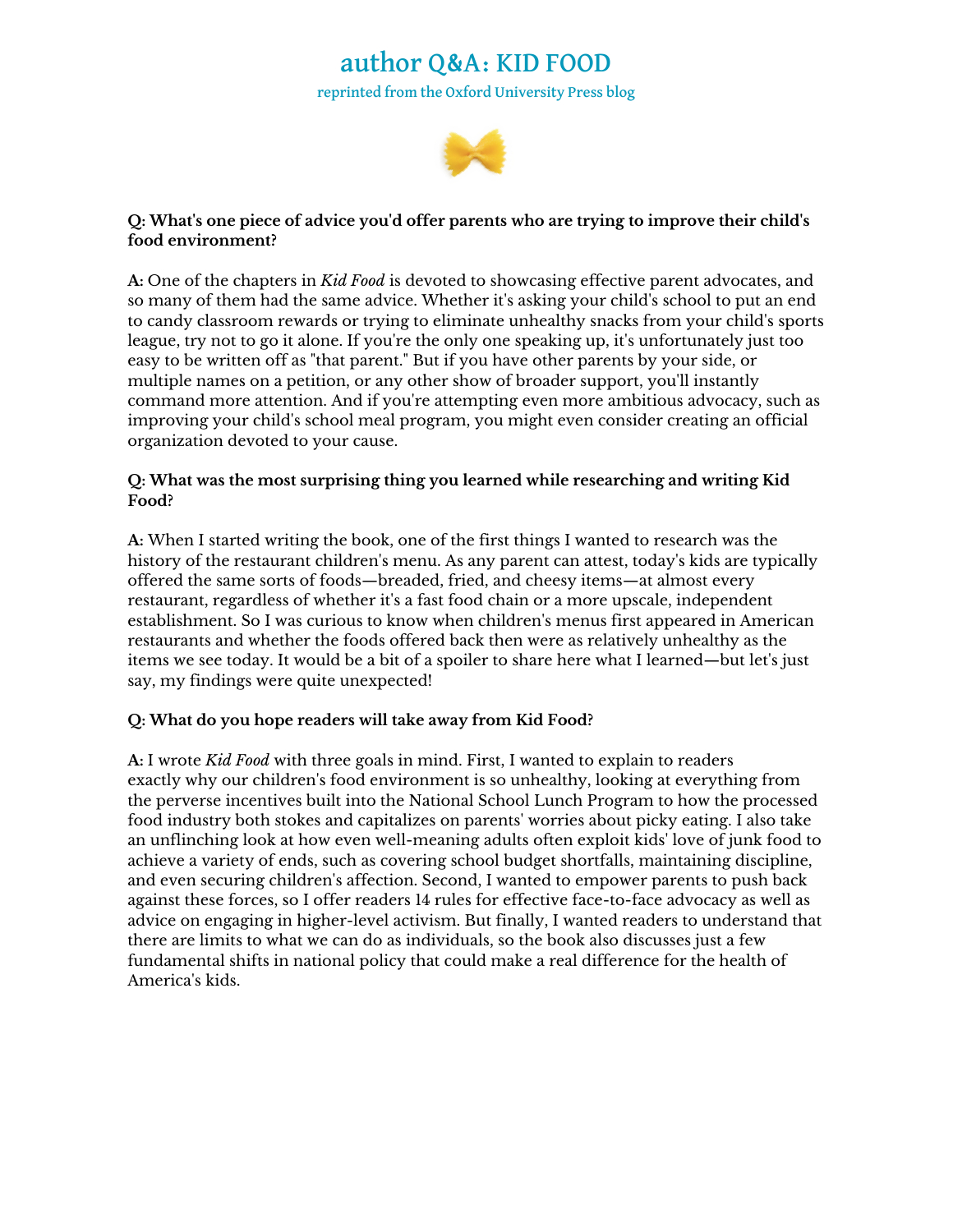## advance praise for Kid Food



"With meticulous research and easy, conversational prose, Siegel makes an irrefutable case for changing the way we think about so-called 'kid food' —and why we must transform the broken food system that feeds our children." **—Alice Waters, owner of Chez Panisse and founder of The Edible Schoolyard Project**

"Everybody who has children should read *Kid Food*. And everyone who doesn't should read it, too. Siegel is thoughtful, practical, and fearless—a combination that should worry the food companies now threatening the health of all Americans." **—Eric Schlosser, author of Fast Food Nation**

"Siegel is a leader and a veteran in the movement to feed our kids well, and *Kid Food* is a primer on what we'll need to do to get that done." **—Mark Bittman, author of How to Cook Everything, and editor-in-chief of Heated**

"Fascinating and enlightening. I will never look at a kid's menu or baby food pouch the same way again—and I'm infinitely grateful for it." **–Gail Simmons, food expert, Top Chef judge, and author of Bringing It Home**

"Powerful, encouraging advocacy .... *Kid Food* equips parents with the wisdom and strategies they'll need to raise—and feed—healthier kids." **–Foreword Reviews**

"An engaging must-read for anyone frustrated by the challenges of feeding children healthfully. Siegel does more than explain why 'carnival food' is now the everyday norm; she lays out the specific ways to approach food more positively at home—and in the larger community—to foster change." **–Ellie Krieger, cookbook author and host of Ellie's Real Good Food**

> "Gorgeously written, heartfelt, and deeply compelling ... Everyone who cares about kids must read Bettina Siegel's fabulous *Kid Food*." **—Marion Nestle, Professor, NYU, and author of Soda Politics**

"*Kid Food* will help you see how the Food Giants have co-opted our eating habits, and how changing the way kids eat is our best shot at leveling the playing field." **–Michael Moss, author of Salt Sugar Fat**

"Fascinating and funny… and a must-read for anyone who cares about our children's future." **–Karen Le Billon, author of French Kids Eat Everything**

"A fascinating look at the industry of children's food and a practical guide for parents seeking to teach their children how to eat healthfully." **–Library Journal**

"Frustrated parents will find motivation and comfort in Siegel's message" **–Publishers Weekly**